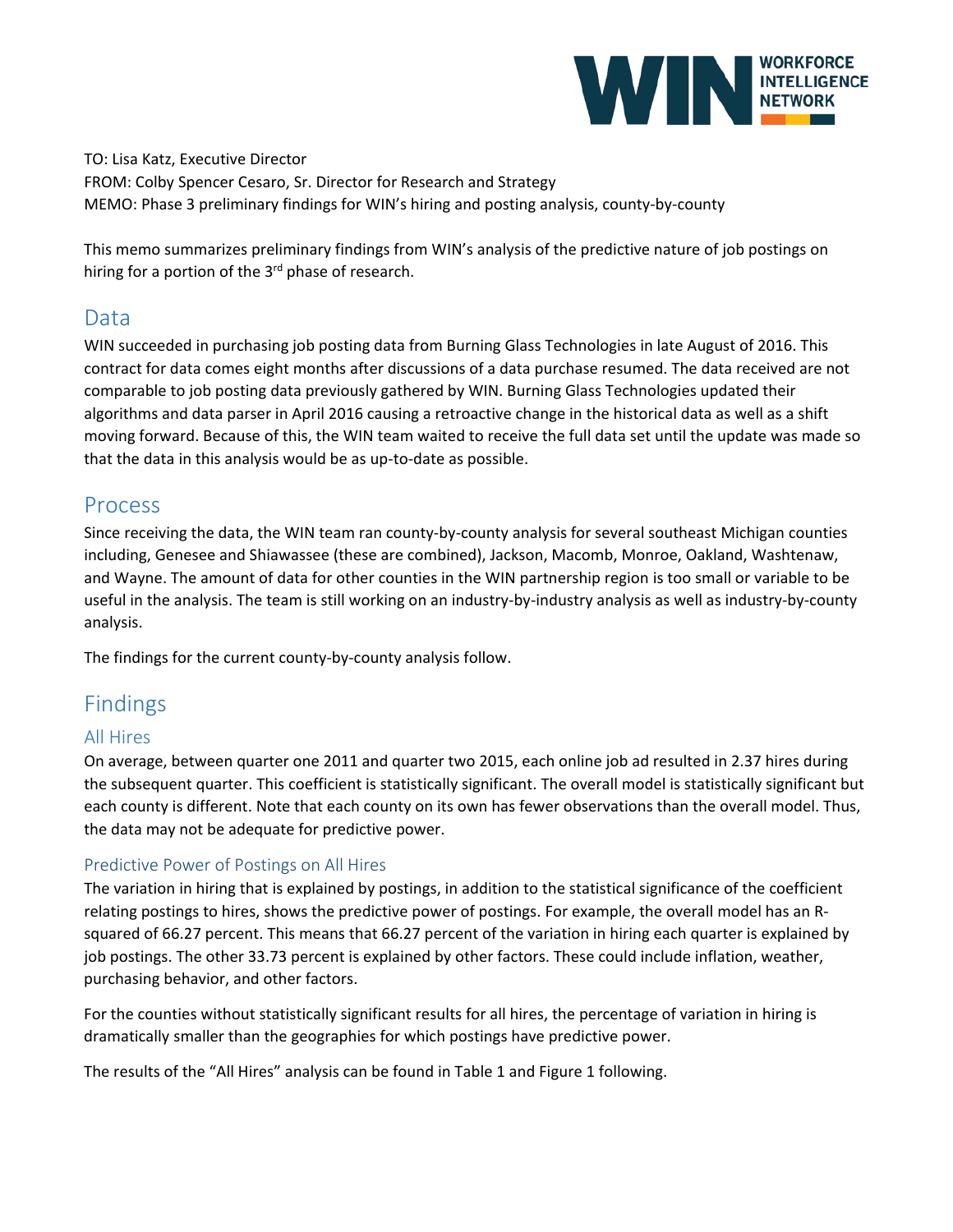

| Geography                                                                         | <b>MODEL</b> | Each New Job<br><b>Posting Results in</b><br>"X" Hires | <b>Statistically</b><br><b>Significant at 95%</b><br>level? | <b>Percentage of Variation in</b><br><b>Hiring Explained by</b><br><b>Postings</b> |  |  |  |
|-----------------------------------------------------------------------------------|--------------|--------------------------------------------------------|-------------------------------------------------------------|------------------------------------------------------------------------------------|--|--|--|
| All counties in model                                                             | All Hiring   | 2.365921                                               | <b>YES</b>                                                  | 66.27%                                                                             |  |  |  |
| Genesee-Shiawassee                                                                | All Hiring   | 0.5830192                                              | NO.                                                         | 4.10%                                                                              |  |  |  |
| Jackson                                                                           | All Hiring   | 0.9907776                                              | N <sub>O</sub>                                              | 2.61%                                                                              |  |  |  |
| <b>Macomb</b>                                                                     | All Hiring   | 2.102093                                               | <b>YES</b>                                                  | 21.95%                                                                             |  |  |  |
| <b>Monroe</b>                                                                     | All Hiring   | 0.578502                                               | <b>NO</b>                                                   | $-0.95%$                                                                           |  |  |  |
| Wayne                                                                             | All Hiring   | 0.4605918                                              | NO.                                                         | 1.25%                                                                              |  |  |  |
| Washtenaw                                                                         | All Hiring   | 1.198762                                               | <b>YES</b>                                                  | 26.40%                                                                             |  |  |  |
| Oakland                                                                           | All Hiring   | 0.5049566                                              | <b>YES</b>                                                  | 24.91%                                                                             |  |  |  |
| Data: Burning Glass Technologies, QWI<br>Analysis: Workforce Intelligence Network |              |                                                        |                                                             |                                                                                    |  |  |  |

#### Table 1. Coefficients for and significance of relationship of postings on hiring, Q1 2011 – Q2 2015

#### Figure 1. Coefficients for relationship of postings and hiring, Q1 2011 – Q2 2015





#### New Hires

For the counties analyzed, each quarterly job posting results in 1.93 new hires in the subsequent quarter. Job postings explain 68.37 percent of the variation in new hires among employers in the analysis area. The geographies with statistically significant results from the "all hires" analysis, also had statistically significant results for the "new hires" analysis. One county, Jackson, had a coefficient for new hires (1.2 new hires per job posting in a quarter) that was significant at the 90% level, meaning that there is 90% confidence that the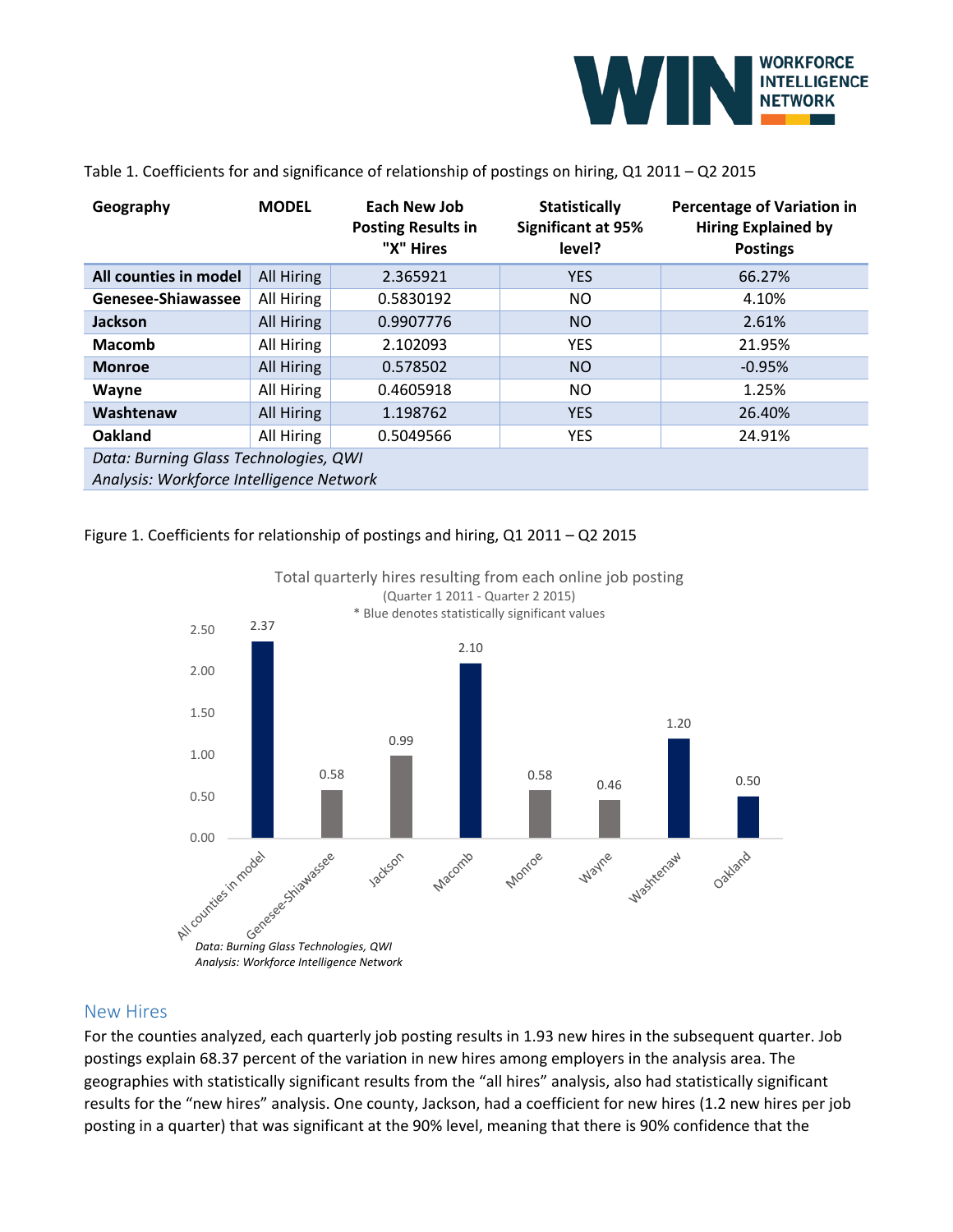

coefficient in accurate. While this does not align with the standard statistical acceptance of 95% confidence, it is still a strong enough relationship to warrant noting.

| Geography                                                                         | <b>MODEL</b>     | <b>Each New Job Posting</b><br><b>Results in "X" NEW</b><br><b>Hires</b> | <b>Statistically</b><br><b>Significant at 95%</b><br>level? | <b>Percentage of Variation</b><br>in Hiring Explained by<br><b>Postings</b> |  |  |  |
|-----------------------------------------------------------------------------------|------------------|--------------------------------------------------------------------------|-------------------------------------------------------------|-----------------------------------------------------------------------------|--|--|--|
| All counties in model                                                             | <b>New Hires</b> | 1.9263660                                                                | <b>YES</b>                                                  | 68.37%                                                                      |  |  |  |
| Genesee-Shiawassee                                                                | New Hires        | 0.3621066                                                                | NO.                                                         | 10.40%                                                                      |  |  |  |
| <b>Jackson</b>                                                                    | <b>New Hires</b> | 1.2049690                                                                | NO, 90%                                                     | 16.21%                                                                      |  |  |  |
| <b>Macomb</b>                                                                     | <b>New Hires</b> | 1.5612700                                                                | <b>YES</b>                                                  | 48.66%                                                                      |  |  |  |
| <b>Monroe</b>                                                                     | <b>New Hires</b> | 0.6664067                                                                | NO.                                                         | 7.98%                                                                       |  |  |  |
| Wayne                                                                             | New Hires        | 0.3670500                                                                | NO.                                                         | 4.42%                                                                       |  |  |  |
| Washtenaw                                                                         | <b>New Hires</b> | 1.0819060                                                                | <b>YES</b>                                                  | 36.92%                                                                      |  |  |  |
| Oakland                                                                           | <b>New Hires</b> | 0.3780529                                                                | <b>YES</b>                                                  | 28.40%                                                                      |  |  |  |
| Data: Burning Glass Technologies, QWI<br>Analysis: Workforce Intelligence Network |                  |                                                                          |                                                             |                                                                             |  |  |  |

Table 2. Coefficients for and significance of relationship of postings on new hires, Q1 2011 – Q2 2015

#### Figure 2. Coefficients for relationship of postings and new hires, Q1 2011 – Q2 2015



Total quarterly hires resulting from each online job posting (Quarter 1 2011 - Quarter 2 2015) \* Orange denotes statistically significant values

*Data: Burning Glass Technologies, QWI Analysis: Workforce Intelligence Network*